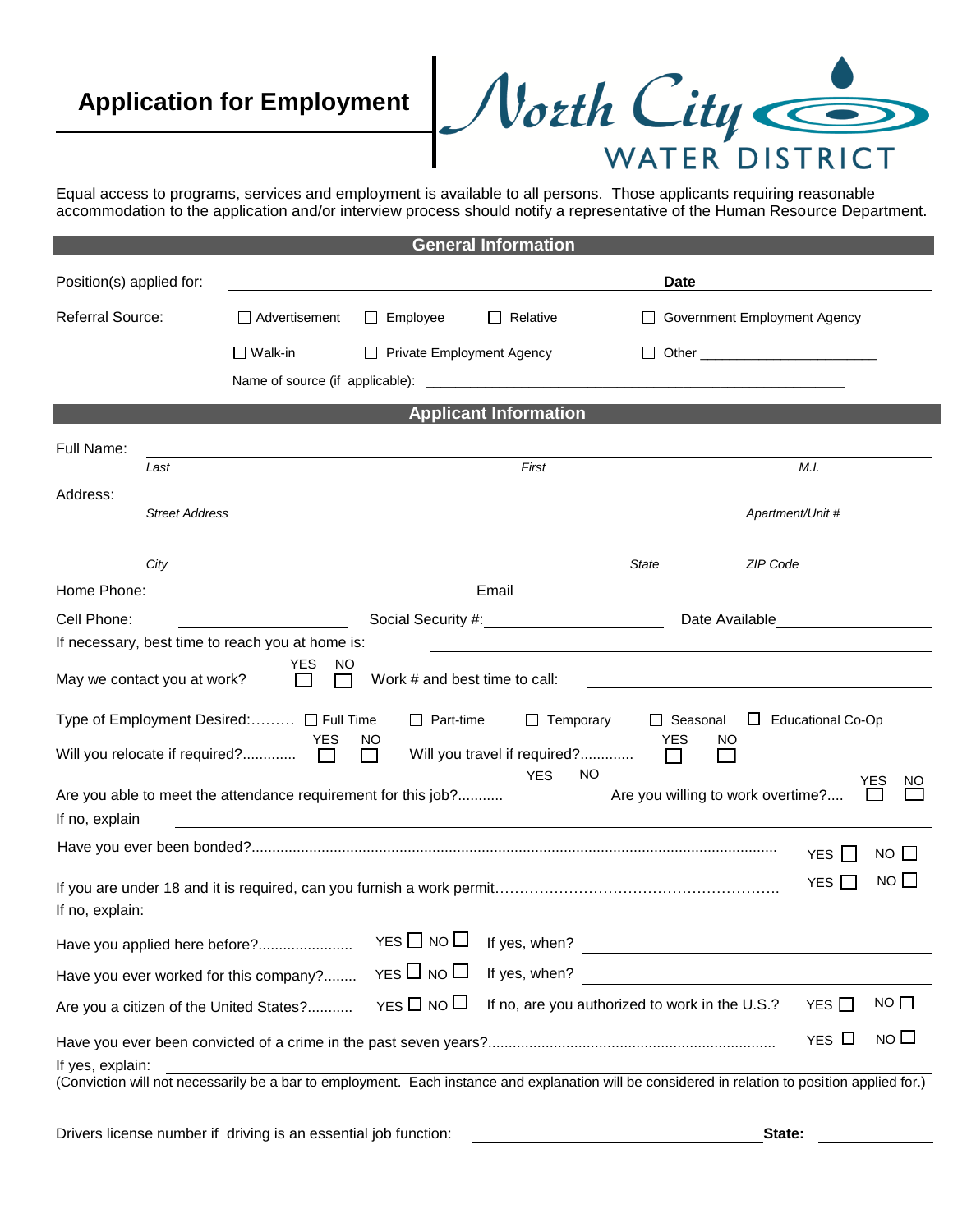Provide the following information for your past and current employers, assignments or volunteer activities, starting with the most recent (use additional sheets if necessary). Explain any gaps in employment in comments section below.

|                                                          |                                                                                                                        | <b>Previous Employment</b>                                                                                                                                                                                                                                 |                                                                                                                                                                                                                                |
|----------------------------------------------------------|------------------------------------------------------------------------------------------------------------------------|------------------------------------------------------------------------------------------------------------------------------------------------------------------------------------------------------------------------------------------------------------|--------------------------------------------------------------------------------------------------------------------------------------------------------------------------------------------------------------------------------|
| Company:                                                 |                                                                                                                        |                                                                                                                                                                                                                                                            | Phone: 2008 2010 2010 2010 2010 2011 2021 2022 2023 2024 2022 2023 2024 2022 2023 2024 2022 2023 2024 2025 20                                                                                                                  |
| Address:                                                 |                                                                                                                        | <u> 1989 - Johann Stoff, deutscher Stoffen und der Stoffen und der Stoffen und der Stoffen und der Stoffen und der</u>                                                                                                                                     |                                                                                                                                                                                                                                |
| Job Title:                                               | <u> 1989 - Johann Stoff, deutscher Stoffen und der Stoffen und der Stoffen und der Stoffen und der Stoffen und der</u> | Starting Salary:\$                                                                                                                                                                                                                                         | Ending Salary: \$                                                                                                                                                                                                              |
|                                                          |                                                                                                                        |                                                                                                                                                                                                                                                            |                                                                                                                                                                                                                                |
| From:                                                    |                                                                                                                        | <b>YES</b><br>NO                                                                                                                                                                                                                                           | To: Reason for Leaving: Nearly Committee Commission Commission Commission Commission Commission Commission Commission                                                                                                          |
| May we contact your previous supervisor for a reference? |                                                                                                                        | $\Box$<br>$\Box$                                                                                                                                                                                                                                           |                                                                                                                                                                                                                                |
| Company:                                                 |                                                                                                                        |                                                                                                                                                                                                                                                            | Phone: Note and the second state of the second state of the second state of the second state of the second state of the second state of the second state of the second state of the second state of the second state of the se |
| Address:                                                 |                                                                                                                        | <u> 1980 - Jan Samuel Barbara, martin da basar a shekara 1980 - An tsara 1980 - An tsara 1980 - An tsara 1980 - A</u>                                                                                                                                      | Supervisor: 2000 Contract Contract Contract Contract Contract Contract Contract Contract Contract Contract Contract Contract Contract Contract Contract Contract Contract Contract Contract Contract Contract Contract Contrac |
| Job Title:                                               |                                                                                                                        | Starting Salary: \$                                                                                                                                                                                                                                        | Ending Salary: \$                                                                                                                                                                                                              |
|                                                          |                                                                                                                        |                                                                                                                                                                                                                                                            |                                                                                                                                                                                                                                |
| From:                                                    |                                                                                                                        | <b>YES</b><br>NO                                                                                                                                                                                                                                           | To: Reason for Leaving: To: Reason for Leaving:                                                                                                                                                                                |
| May we contact your previous supervisor for a reference? |                                                                                                                        | $\Box$<br>$\Box$                                                                                                                                                                                                                                           |                                                                                                                                                                                                                                |
| Company:                                                 |                                                                                                                        |                                                                                                                                                                                                                                                            |                                                                                                                                                                                                                                |
| Address:                                                 |                                                                                                                        |                                                                                                                                                                                                                                                            |                                                                                                                                                                                                                                |
| Job Title:                                               |                                                                                                                        | Starting Salary:\$                                                                                                                                                                                                                                         | Ending Salary: \$                                                                                                                                                                                                              |
|                                                          |                                                                                                                        | Responsibilities: <b>Example 2018 Contract 2018 Contract 2018 Contract 2018 Contract 2018</b>                                                                                                                                                              |                                                                                                                                                                                                                                |
| From:                                                    |                                                                                                                        |                                                                                                                                                                                                                                                            | To: Reason for Leaving: Network and Communication of Leaving: Network and Communication of the Reason for Leaving:                                                                                                             |
| May we contact your previous supervisor for a reference? |                                                                                                                        | YES<br>NO.                                                                                                                                                                                                                                                 |                                                                                                                                                                                                                                |
| Company:                                                 |                                                                                                                        |                                                                                                                                                                                                                                                            |                                                                                                                                                                                                                                |
| Address:                                                 |                                                                                                                        |                                                                                                                                                                                                                                                            |                                                                                                                                                                                                                                |
| Job Title:                                               |                                                                                                                        | Starting Salary:\$                                                                                                                                                                                                                                         | Ending Salary:\$                                                                                                                                                                                                               |
| Responsibilities:                                        |                                                                                                                        |                                                                                                                                                                                                                                                            |                                                                                                                                                                                                                                |
| From:                                                    |                                                                                                                        | Reason for Leaving:<br><b>To:</b> the contract of the contract of the contract of the contract of the contract of the contract of the contract of the contract of the contract of the contract of the contract of the contract of the contract of the cont | <u> 1989 - Jan Samuel Barbara, martin da shekara 1980 - An tsa na shekara 1980 - An tsa na shekara 1980 - An tsa </u>                                                                                                          |
| May we contact your previous supervisor for a reference? |                                                                                                                        | <b>YES</b><br>NΟ                                                                                                                                                                                                                                           |                                                                                                                                                                                                                                |
| Comments:                                                |                                                                                                                        |                                                                                                                                                                                                                                                            |                                                                                                                                                                                                                                |
|                                                          |                                                                                                                        |                                                                                                                                                                                                                                                            |                                                                                                                                                                                                                                |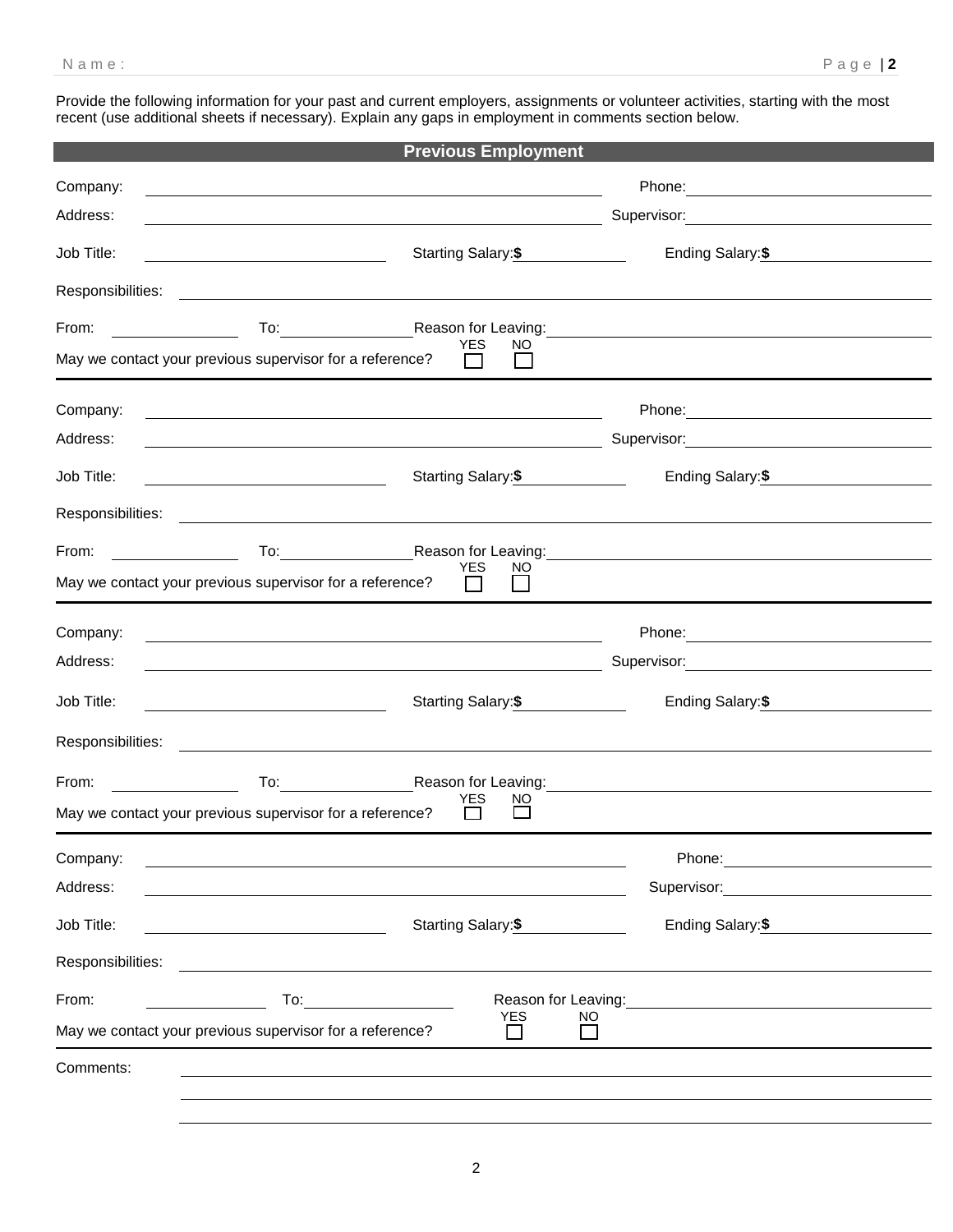| Name:                                                                                                                                       |                                                                                                                                                                                                                                                                                                                                                                                                                      |                                                                                                                                   |                                        |                     | $P$ age   3                                                                                                      |  |
|---------------------------------------------------------------------------------------------------------------------------------------------|----------------------------------------------------------------------------------------------------------------------------------------------------------------------------------------------------------------------------------------------------------------------------------------------------------------------------------------------------------------------------------------------------------------------|-----------------------------------------------------------------------------------------------------------------------------------|----------------------------------------|---------------------|------------------------------------------------------------------------------------------------------------------|--|
|                                                                                                                                             |                                                                                                                                                                                                                                                                                                                                                                                                                      | <b>Military Service</b>                                                                                                           |                                        |                     |                                                                                                                  |  |
| Branch:                                                                                                                                     |                                                                                                                                                                                                                                                                                                                                                                                                                      |                                                                                                                                   |                                        |                     |                                                                                                                  |  |
| Rank at Discharge:<br><u> 1989 - Johann Barn, mars ann an t-Amhain Aonaich an t-Aonaich an t-Aonaich an t-Aonaich an t-Aonaich an t-Aon</u> |                                                                                                                                                                                                                                                                                                                                                                                                                      |                                                                                                                                   |                                        |                     |                                                                                                                  |  |
| If other than honorable, explain:                                                                                                           |                                                                                                                                                                                                                                                                                                                                                                                                                      | <u> 1989 - Johann Stein, marwolaethau a bhaile ann an t-Alban ann an t-Alban ann an t-Alban ann an t-Alban ann an</u>             |                                        |                     |                                                                                                                  |  |
|                                                                                                                                             |                                                                                                                                                                                                                                                                                                                                                                                                                      | <b>Education</b>                                                                                                                  |                                        |                     |                                                                                                                  |  |
| High School:                                                                                                                                |                                                                                                                                                                                                                                                                                                                                                                                                                      | Address:                                                                                                                          |                                        |                     |                                                                                                                  |  |
| From:                                                                                                                                       | $\frac{1}{\sqrt{1-\frac{1}{2}}\sqrt{1-\frac{1}{2}}\sqrt{1-\frac{1}{2}}\sqrt{1-\frac{1}{2}}\sqrt{1-\frac{1}{2}}\sqrt{1-\frac{1}{2}}\sqrt{1-\frac{1}{2}}\sqrt{1-\frac{1}{2}}\sqrt{1-\frac{1}{2}}\sqrt{1-\frac{1}{2}}\sqrt{1-\frac{1}{2}}\sqrt{1-\frac{1}{2}}\sqrt{1-\frac{1}{2}}\sqrt{1-\frac{1}{2}}\sqrt{1-\frac{1}{2}}\sqrt{1-\frac{1}{2}}\sqrt{1-\frac{1}{2}}\sqrt{1-\frac{1}{2}}\sqrt{1-\frac{1}{2}}\sqrt{1-\frac$ | Did you graduate?                                                                                                                 | <b>YES</b><br>П                        | <b>NO</b><br>$\Box$ |                                                                                                                  |  |
| College:                                                                                                                                    |                                                                                                                                                                                                                                                                                                                                                                                                                      | Address:                                                                                                                          |                                        |                     |                                                                                                                  |  |
| From:                                                                                                                                       | To:                                                                                                                                                                                                                                                                                                                                                                                                                  | Did you graduate?                                                                                                                 | <b>YES</b><br>П                        | <b>NO</b><br>$\Box$ |                                                                                                                  |  |
| Other:                                                                                                                                      |                                                                                                                                                                                                                                                                                                                                                                                                                      | Address:<br><u> 1989 - Johann Stoff, deutscher Stoff, der Stoff, der Stoff, der Stoff, der Stoff, der Stoff, der Stoff, der S</u> |                                        |                     |                                                                                                                  |  |
| From:                                                                                                                                       | To:                                                                                                                                                                                                                                                                                                                                                                                                                  | Did you graduate?                                                                                                                 | <b>YES</b><br>$\overline{\phantom{0}}$ | <b>NO</b><br>⊔      |                                                                                                                  |  |
|                                                                                                                                             |                                                                                                                                                                                                                                                                                                                                                                                                                      | <b>References</b>                                                                                                                 |                                        |                     |                                                                                                                  |  |
|                                                                                                                                             |                                                                                                                                                                                                                                                                                                                                                                                                                      | supervisors. If applicable, list three school or personal references that are not related to you.                                 |                                        |                     | List the name and telephone number of three business/work references who are not related to you and not previous |  |
| Full Name:                                                                                                                                  |                                                                                                                                                                                                                                                                                                                                                                                                                      |                                                                                                                                   |                                        |                     | Relationship:                                                                                                    |  |
| Company:                                                                                                                                    |                                                                                                                                                                                                                                                                                                                                                                                                                      | and the control of the control of the control of the control of the control of the control of the control of the                  |                                        |                     | Phone:                                                                                                           |  |
| Address:                                                                                                                                    |                                                                                                                                                                                                                                                                                                                                                                                                                      |                                                                                                                                   |                                        |                     |                                                                                                                  |  |
| Full Name:                                                                                                                                  |                                                                                                                                                                                                                                                                                                                                                                                                                      |                                                                                                                                   |                                        |                     | Relationship:                                                                                                    |  |
| Company:                                                                                                                                    |                                                                                                                                                                                                                                                                                                                                                                                                                      |                                                                                                                                   |                                        |                     | Phone:                                                                                                           |  |
| Address:                                                                                                                                    |                                                                                                                                                                                                                                                                                                                                                                                                                      |                                                                                                                                   |                                        |                     |                                                                                                                  |  |
| Full Name:                                                                                                                                  |                                                                                                                                                                                                                                                                                                                                                                                                                      |                                                                                                                                   |                                        |                     | Relationship:                                                                                                    |  |
| Company:                                                                                                                                    |                                                                                                                                                                                                                                                                                                                                                                                                                      |                                                                                                                                   |                                        |                     | Phone:                                                                                                           |  |
| Address:                                                                                                                                    |                                                                                                                                                                                                                                                                                                                                                                                                                      |                                                                                                                                   |                                        |                     |                                                                                                                  |  |
|                                                                                                                                             |                                                                                                                                                                                                                                                                                                                                                                                                                      |                                                                                                                                   |                                        |                     |                                                                                                                  |  |

## **STOP**

**Please print this 4 page form now. The final page needs to be handwritten & signed. Once completed, you may scan the signed form.** 

> **Submit via mail to: North City Water District 1519 NE 177th Street**

### **Shoreline, WA 98155**

**THANK YOU.**